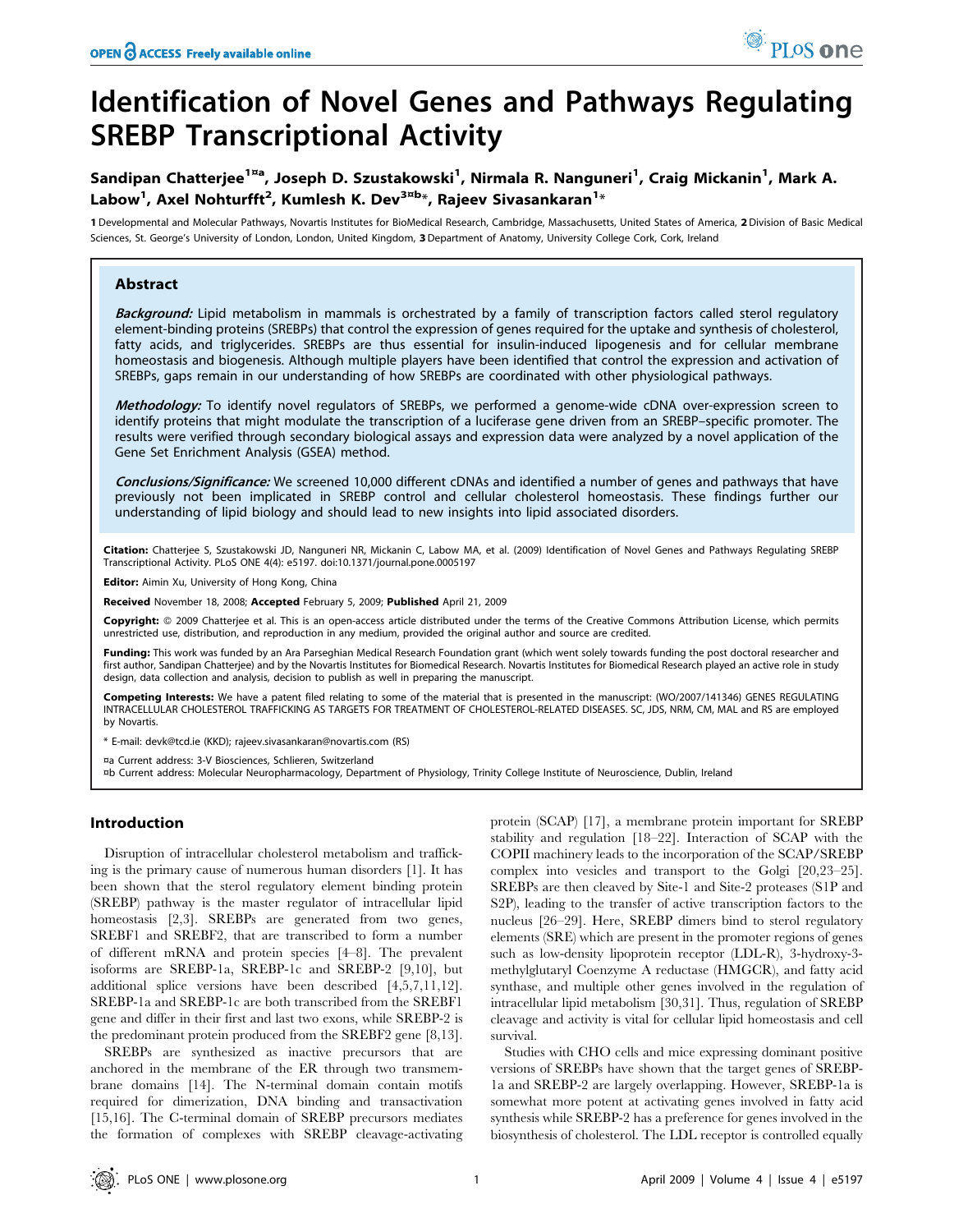by both transcription factors [30,31,32]. SREBP-1c also controls fatty acid-raising genes and, although significantly weaker than SREBP-1a [30,32], it is the predominant SREBP isoform in many tissues and in liver regulates the conversion of carbohydrates to triacylglycerol in response to insulin [33].

SREBP-1a and SREBP-2 are subject to negative feedback regulation by cholesterol [34]. Upon binding to cholesterol SCAP undergoes a conformational change that triggers its interaction with one of two ER membrane proteins termed insulin-induced gene(INSIG)-1 and INSIG2 [21,35–40]. Under these circumstances SCAP dissociates from COPII, the SCAP/SREBP complex remains in the ER, and proteolytic activation is blocked [41,42]. In another feedback loop SREBP-1a and SREBP-1c are suppressed by polyunsaturated fatty acids (PUFA) [43–45]. SREBP-1c transcription in the liver is controlled by liver X receptors (LXR), whose activation in turn is blocked by PUFA [43,46].

In spite of the current research efforts in this field, our knowledge of intracellular cholesterol trafficking and homeostasis is far from complete. To gain a better handle on these events, we performed a genome-wide cDNA over-expression screen to identify modulators of SREBP activity. We used a cell-based luciferase assay that measures expression from an SREBP-specific promoter. We also performed secondary biological assays to further validate these hits. Additionally, employing a novel modification of Gene Set Enrichment Analysis (GSEA) we performed a pathway analysis on the high throughput screening data, as GSEA was originally developed for analyzing microarray experiments [47]. GSEA applies a priori biological knowledge to genome-scale data sets to implicate pathways in the biological system of interest [47]. In addition to known pathways regulating lipid metabolism, such as the SREBP and nuclear hormone receptor pathway, our analysis has led to the identification of a number of pathways previously not associated with the regulation of cellular cholesterol homeostasis. The data suggests that pathways involved in intracellular signal transduction such as tyrosine kinase signaling, G-protein / small GTPase pathways and ephrin signaling positively affect intracellular cholesterol homeostasis, while pathways acting at the extracellular level, such as matrix proteins, cell-matrix and cell-adhesion proteins, and pathways involved in cell structure and organization, negatively regulate cellular cholesterol homeostasis.

We have validated the results of the primary screen through a series of secondary biological assays and find considerable overlap between the genes identified by secondary screening and the pathways identified via GSEA, indicating that pathway-centric analyses of biological screening data is a valid approach that may assist in target identification. Our results implicate multiple novel genes and pathways in intracellular cholesterol homeostasis and open up novel venues for the interrogation of lipid biology and lipid-linked disease.

## Results

## Optimization of the SREBP signaling assay

The reporter gene assay used in this study has been previously described [18]. Briefly, this assay is based on endogenous SREBPmediated activation of a promoter containing three sterol regulatory elements (SREs) driving the expression of a fireflyluciferase gene (reporter construct, Figure 1A). As a transfection control for the luciferase assays, a renilla-luciferase gene, driven by a weak constitutive active SV-40 promoter, was co-transfected along with the firefly-luciferase gene (Figure 1A). The activity of the reporter gene assay was measured as a ratio between the firefly and renilla luciferase levels. Thus, a high luciferase ratio indicates SREBP pathway activation (due to a higher firefly luciferase levels) and vice-versa. For our experiments, this SREBP signaling assay was optimized by a series of steps. First, in order to use an optimal reporter construct the  $3\times$ SREs cassette was sub-cloned and tested in a number of luciferase vectors including, pGL3-Basic and pTransLucent. In our hands, the pTransLucent vector displayed higher luciferase ratios and higher signal-to-noise ratio [48] in a 384-well format and was chosen for further experiments (data not shown). Second, two mammalian cell lines HEK-293 and HeLa were tested for cell line of choice. HEK-293 cells displayed higher assay reproducibility, luciferase signals and fold change under different experimental conditions and were thus chosen for this study (data not shown). Third, a mutant SRE promoter [49] driving a luciferase gene was generated and used as a specificity control for our experiments. This mutant SRE-luciferase construct was inactive under all experimental conditions (Figure 1B). Fourth, to optimize the repression of SREBP signaling by cholesterol, a concentration response curve for 25-hydroxy (25-OH) cholesterol with varying times of incubation was performed. The result showed that incubating cells with  $1 \mu g/ml$  25-OH cholesterol for 24 hours was sufficient to repress the assay as efficiently as using  $5 \mu g/ml$  25-OH cholesterol and hence the lower concentration was used for further studies (Figure 1C).

We tested the robustness and sensitivity of the assay by evaluating the effects of SCAP and INSIG1 overexpression on SREBP signaling under normal cell culture conditions (cells grown in medium containing 10% serum and antibiotics). Fulllength plasmids encoding hamster SCAP [18] and human INSIG1 [40] were co-transfected along with the wild-type SRE-luciferase reporter and changes in luciferase ratios were measured. We noted an approximate three and a half fold activation or repression of basal (empty vector over-expression) SREBP activity in the presence of SCAP or INSIG1, respectively (Figure 1B). A dominant-positive form of SCAP (DP-SCAP) which no longer binds INSIG1 as it contains a point mutation in its INSIG1 interacting domain [24], was equally active in enhancing SREBP signaling as wild-type SCAP. In addition, a dominant negative form of SCAP (DN-SCAP) which lacks the INSIG-binding domain [50], repressed SREBP cleavage as efficiently as over-expression of INSIG1 (Figure 1D). Next, we examined the effects of SCAP and INSIG1 over-expression in the presence of high cholesterol  $(1 \mu g/ml 25-OH$  cholesterol). The repressed luciferase levels found under high cholesterol conditions were rescued by the over-expression of positive components of the SREBP pathway such as wild-type SCAP or DP-SCAP as expected (Figure 1D). Under these conditions of repressed luciferase activity, we found no further measurable inhibitory effects of INSIG1 (Figure 1D).

## Genome-wide screen for regulators of cellular cholesterol homeostasis

Having determined the optimal conditions for the SREBP signaling assay, we made use of the sufficient fold difference under normal cell culture conditions to identify novel activators and repressors of the SREBP pathway. To this end, a collection of 10,000 random full-length human cDNAs was screened using a 'gene-by-gene' unbiased assay. The screen was carried out in duplicate so that the data could be subjected to 2-dimensional (2D) normalization i.e. normalization to remove both well-to-well and plate-to-plate variation (see Materials and Methods for details). A scatter plot for the primary screen was obtained by plotting the 2D normalized luciferase ratios for a clone in the first experiment against that obtained in the second experiment (Figure 2A). The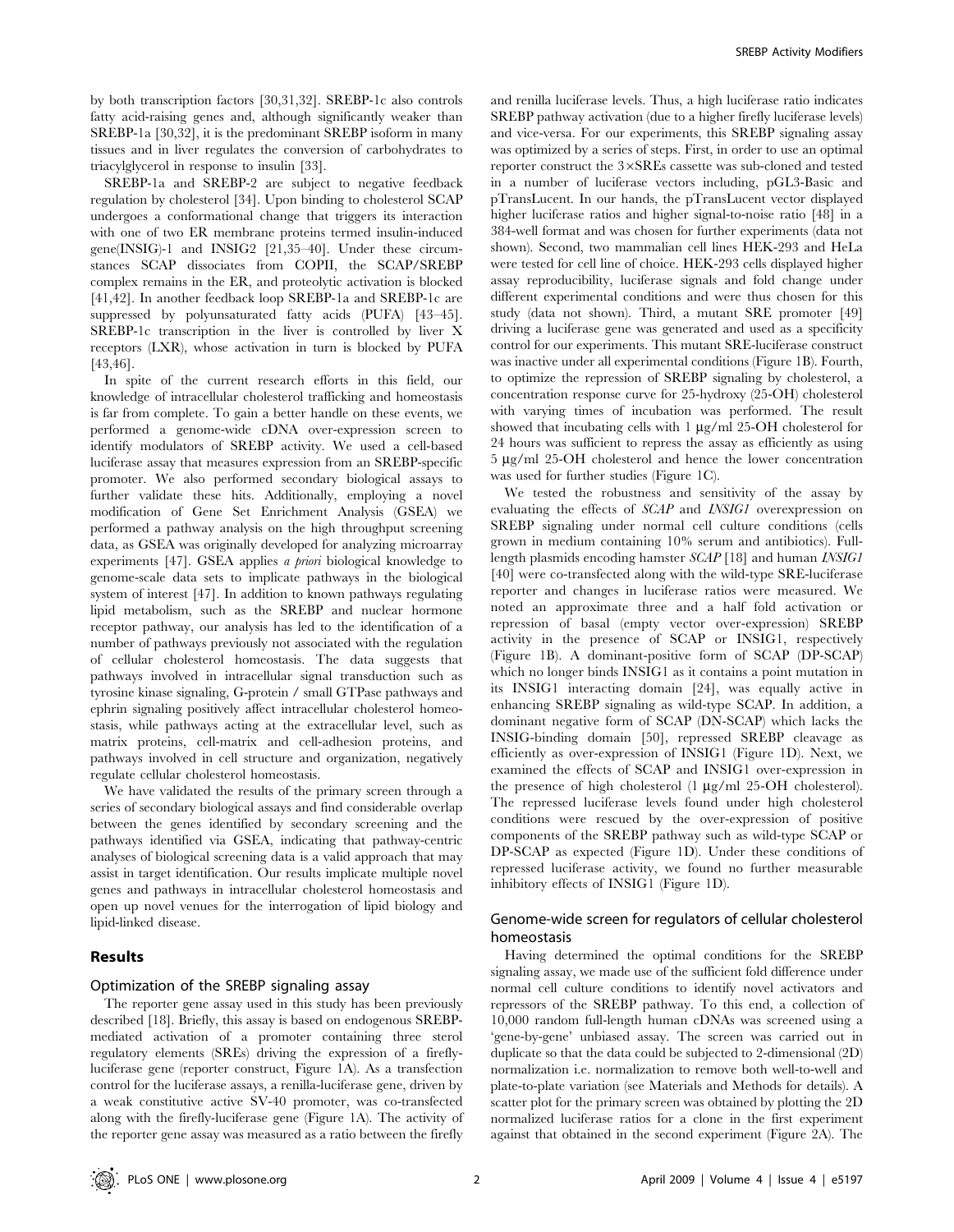

Figure 1. The SREBP cleavage assay. (A) Schematic representation of the SREBP cleavage assay. (B) Activity of wild-type (WT) versus mutant (Mut) SRE promoter. HEK-293 cells were set up in a 96-well plate (in triplicate). After 24 hours, cells were transfected with either WT (open bars) or mutant (black bars) luciferase reporter constructs, along with renilla luciferase construct and the indicated plasmid /cDNA. Cells were grown for an additional 24 hours before performing the assay. (C) Effects of 25-hydroxy cholesterol (25-OH chol.) on SREBP signaling. The assay was carried out under varying 25-OH cholesterol concentrations (0.1–5 µg/ml) and for different incubation periods (6, 12, and 24 hours). 25-OH chol. was added to cells 1 day after transfecting with the reporter plasmids, SRE-luciferase and renilla luciferase. Maximum suppression of SRE-luciferase signals was observed after 24 hours of incubation with 25-OH chol (shown here). The effects of DP-SCAP under high 25-OH cholesterol levels are significantly higher at all concentrations (Student's t-Test, p<0.005). (D) Effects of known repressors, activators and high cholesterol (25OH chol., 1 µg/ml) on the SREBP signaling pathway. The assay was carried out as in B. Basal refers to pcDNA3 overexpression. SCAP and DP-SCAP significantly activate the assay in the absence (white bars) or presence (black bars) of 25-OH cholesterol (Student's t-Test, p<0.05). (B-D) Error bars indicate standard deviations (n = 3). Where not visible, error bars are smaller than symbols. The graphs are representative of at least 2 independent experiments. doi:10.1371/journal.pone.0005197.g001

clones lying at the extremities displayed highest activity and were selected for further validation (circles). Clones which modulated luciferase ratios by at least 2-fold were re-tested for their effects in the SREBP signaling assay. With this cut-off, a total of 176 activators and repressors were selected for re-confirmation assays. Each clone was assayed in triplicate for all the subsequent followup experiments. The scatter plot of the total re-screening data showed that the clones lie along the diagonal, indicating internal consistency of the experimental conditions (Figure 2B). The first of these experiments confirmed the behavior of each clone under identical conditions to that used for the original gene-by-gene unbiased screen. Furthermore, we found that genes identified in the primary screen as activators (red) clustered separately from the repressors (blue), confirming the reproducibility of the results (Figure 2C). Clones showing no clear discrimination as either activators or repressors were removed from final analysis (Figure 2C, central overlapping red and blue points and Figure S1). Genes that activated or suppressed SREBP cleavage to the greatest extent were found at the extremities of the scatter plot.

We next utilized the mutant SRE-luciferase reporter to identify non-specific regulators of SRE-luciferase. When compared to the internal controls (colored central points), a set of genes that significantly altered renilla levels (data not shown) and/or changed mutant-SRE promoter activity (Figure 2D, extremities of the scatter plot) were discarded as being false positives. Genes in the activator set that did not affect the mutant SRE promoter were deemed as candidates that regulate SREBP signaling (Figure 2D, circled central grey points). Thus, starting from 176 clones this analysis resulted in 27 activators and 40 repressors (Tables S1, S2) that showed specific effects in regulating the SREBP assay (Figure S1), while not affecting the mutant SRE promoter.

## Gene set enrichment analysis (GSEA) of high throughput screening data

Results from the primary gene-by gene screen were analyzed by a novel application of the Gene Set Enrichment Analysis (GSEA) technique modified for high throughput screening data (for details see Materials and Methods). We identified a number of pathways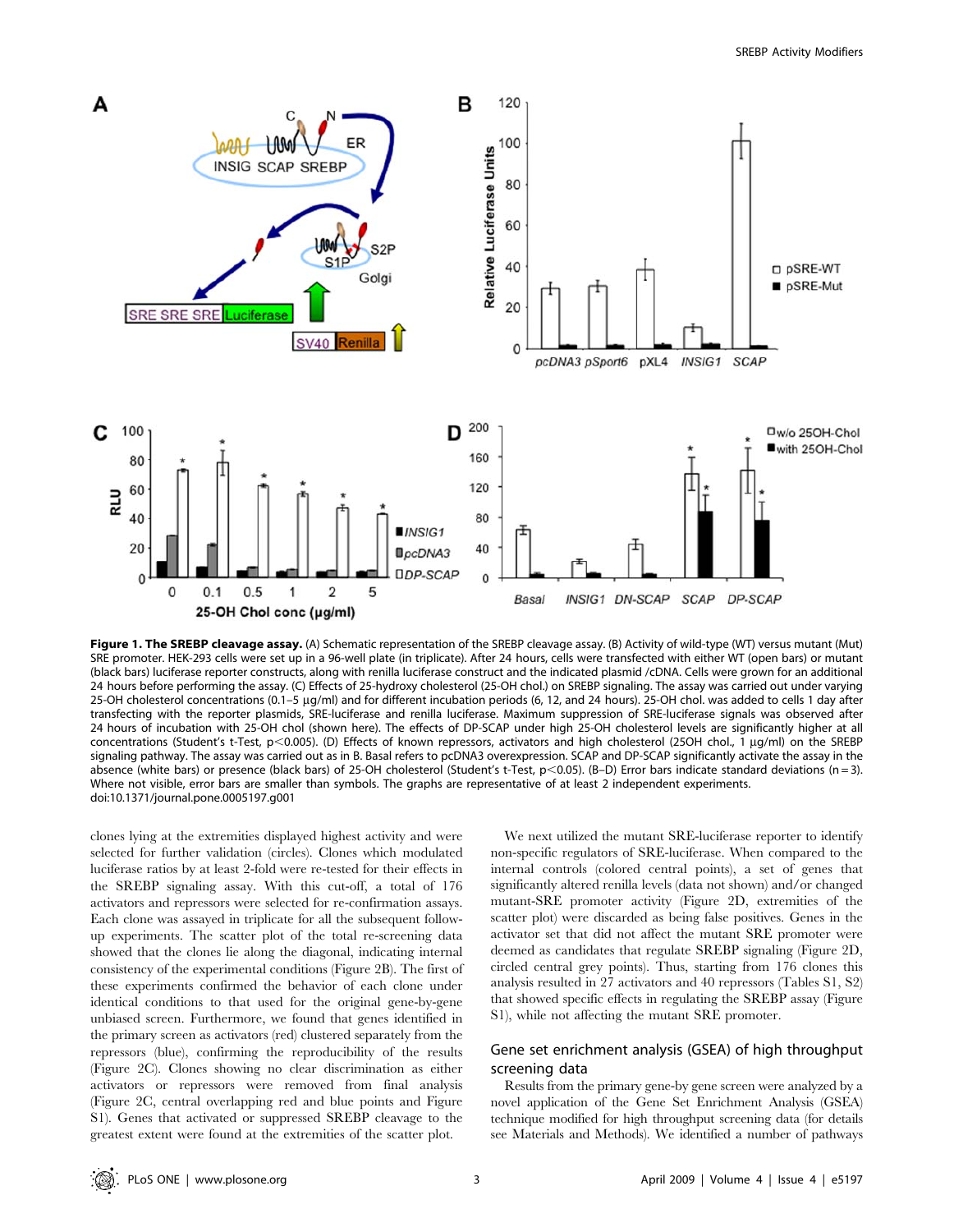

Figure 2. Primary and secondary screen results. (A) Scatter plot showing the result from the primary screening of 10,000 putative full-length human cDNA's in the SREBP cleavage assay. The 2D-normalized z-scores for a clone in the first experiment (x-axis) are plotted against that obtained in the second experiment (y-axis). Genes at the top right corner represent potential activators of SREBP signaling, while those at the bottom left corner represent potential repressors of SREBP signaling (circles). (B) Scatter plot representing the combined data from all secondary screens. Each clone was re-tested in triplicate in two separate experiments. Firefly to renilla luciferase ratios for a clone in the first experiment (x-axis) were plotted against the ratios for the same clone in the second experiment (y-axis). (C) Analysis of the selected 176 clones under conditions identical to those used in the primary screen. Scatter plot shows luciferase ratios obtained for a clone in the first experiment against ratios obtained for the same clone in the second experiment. Activators are represented in red and repressors in blue. Circles represent clones displaying the highest activation or repression of luciferase ratios. (D) Effect of the 176 selected activators and suppressors (grey points) on mutant SRE promoter. The scatter plot shows the luciferase ratios obtained for a clone in the first experiment against luciferase ratios obtained in the second experiment. Central data points (circle) represent genes that did not have an effect on the mutant SRE-luciferase. Grey points falling at the extremities represent clones that activated the mutant SRE-luciferase or had higher levels of renilla luciferase. Control genes are color coded as: red, DN-SCAP; dark blue, DP-SCAP; yellow, INSIG1; black, SCAP; green, pSport6; sky blue, pXL4; pink, pcDNA3. doi:10.1371/journal.pone.0005197.g002

whose members coordinately modulate SREBP activity as measured in this screen. The GSEA results included pathways which are known to positively regulate intracellular cholesterol homeostasis, such as polyunsaturated and unsaturated fatty acid biosynthesis (Figure 3B) and sphingolipid metabolism pathways, as well as the nuclear hormone receptor pathway (Table 1). Additionally, signaling pathways relating to heterotrimeric G-proteins, small GTPases (including the Rab family of GTPases), RAS- and RAS-related GTPases and angiotensin signaling via PYK2, all of which have been implicated in the regulation of intracellular cholesterol metabolism (see discussion), were identified as activators of SREBP signaling. We also identified pathways previously not associated with the regulation of lipid homeostasis including ephrin signaling and epidermal growth factor receptor (EGFR) signaling pathways. In contrast to the identified activators, a majority of which impacted intracellular signaling events, the repressors from our screen were enriched for pathways associated with the extracellular matrix, cell adhesion & cell matrix interactions (Figure 3C) and matrix glycoproteins (Table 2). Proteins regulating the cytoskeleton and cell architecture

and serine proteases were also found to repress the cholesterol pathway.

Application of a GSEA variant [51], the Levene test for homogeneity of variance as modified by Brown and Forsythe (LBF), [52] identified several pathways that included both positive and negative regulators of cholesterol homeostasis. The significant pathways identified once again included known regulators of cellular cholesterol homeostasis such as lipid metabolism, regulation of metabolism and Ras pathways as well as novel pathways such as Gap junction (Figure 3D), B-cell receptor and the Slit-Robo signaling pathways (Table 3). Notably, our screening results suggest a reciprocal relationship between gap junction formation and cholesterol homeostasis (see discussion and Table S3).

## Novel modifiers of SRE-luciferase act by stimulating or repressing SREBP activity

To further understand the influence of the candidate genes on regulating SREBP signaling, we tested the activators in the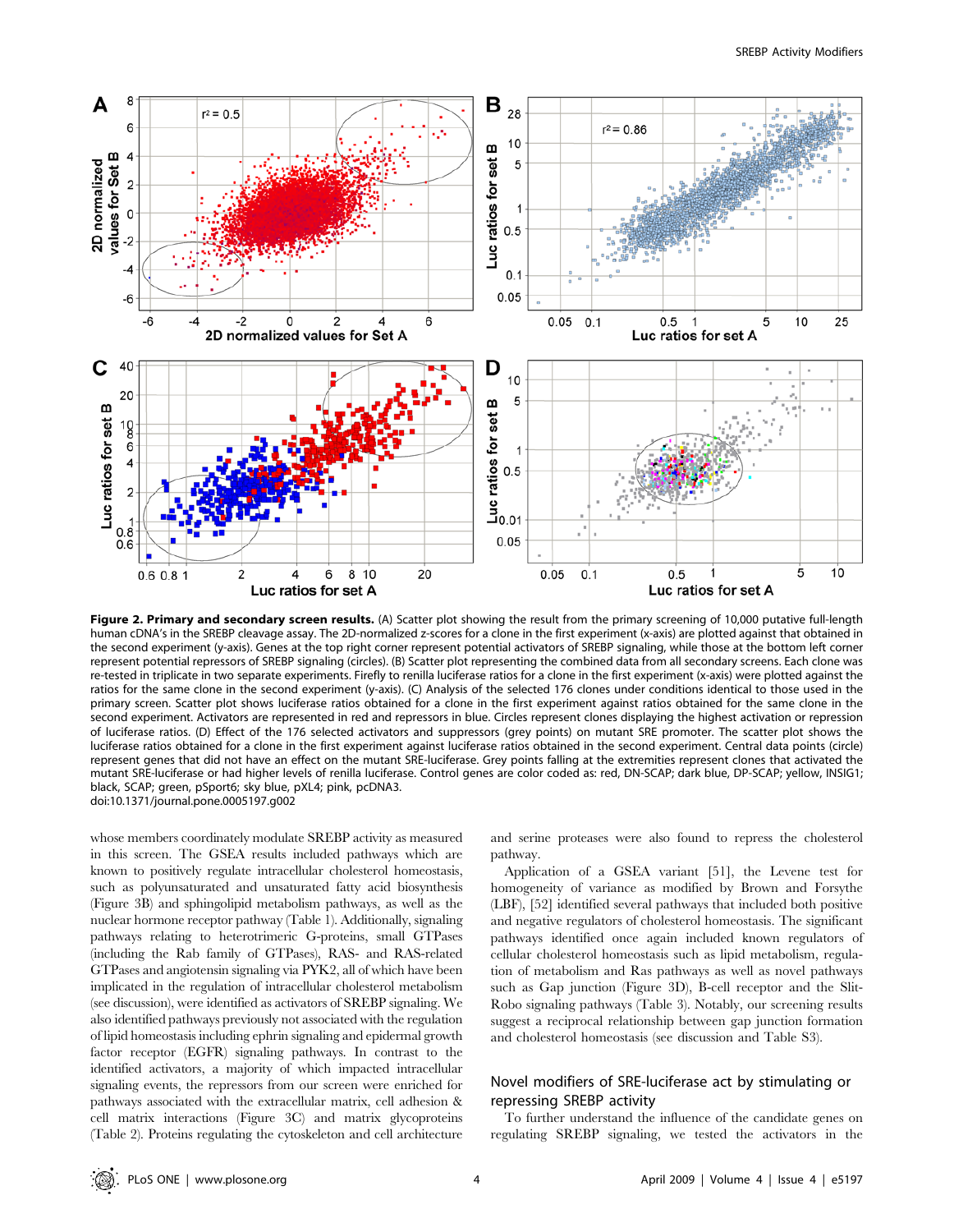

Figure 3. Gene set enrichment results. Distribution of 2D normalized z-scores (NZ2D) for (A) all cDNA clones used in this screen and clones assigned to the (B) N-3,6 Polyunsaturated fatty acid biosynthesis, (C) Cell Adhesion / Cell Matrix Interaction and (D) Gap Junction pathways. The rightward shift of NZ2D scores among fatty acid synthesis genes (B) relative to background (A) indicates that overexpression of genes in this pathway on balance tend to activate SREBP transcriptional activity, whereas the leftward shift in (C) indicates that the cell adhesion/cell matrix tend to inhibit SREBP transcriptional activity in this screen. Gap junction genes were spread on either side of the median (D) indicating that a sub-set of gap junction genes activated the SREBP pathway, while others repressed it. doi:10.1371/journal.pone.0005197.g003

presence of excess sterol  $(1 \mu g/ml 25-OH$  cholesterol). As shown in Figure 4A, under high 25OH-cholesterol conditions, a majority of the genes identified as activators in our screen were clustered in the bottom left corner of the scatter plot indicating that the activity of these genes was attenuated in the presence of excess cholesterol. In contrast, we found only one gene (shown in triplicate) that was able to overcome high cholesterol levels (Figure 4A). This clone corresponded to sterol regulatory element binding protein 1c  $(SREBPIc)$ .

In addition to excess cholesterol, we also tested the activators in the presence of high INSIG1 levels to probe whether any of the genes in the activator set could overcome INSIG mediated pathway inhibition. As expected, co-overexpression of SCAP was found to overcome INSIG1-mediated SREBP stabilization. Of the 27 novel genes (Table S1) that promoted SREBP signaling, ten new genes were identified that were able to overcome the inhibitory effects of INSIG1 in a manner similar to that of SCAP, under conditions of excess INSIG1 (Figure 4B and 4C). These genes include bridging integrator-1 (BIN1), GLI-Kruppel family member, HKR3 (*HKR3*), high-mobility group box 3 (*HMG3*), the hypothetical protein FLJ25477, myelin basic protein (MBP), phospholipase C, beta 1 (PLCB1), podocalyxin-like 2 (PODXL2), RAP2B member of RAS oncogene family (RAP2B), kruppel-like factor 11 (KLF11) and sorting nexin 8 (SNX8).

Activation of SREBP cleavage by over-expression of SCAP can be repressed by co-overexpression of INSIG1 [40]. To examine if any of the 40 novel repressors could exert a similar effect as INSIG1, candidate repressors were tested for their ability to downregulate elevated luciferase ratios resulting from SCAP overexpression. INSIG1 and DN-SCAP could down-regulate SCAP induced SREBP signaling (Figure 5A, yellow and red points respectively) and served as controls. Interestingly, a number of candidate genes (grey points) localizing with INSIG1 (yellow points) in the bottom left corner of the scatter plot were identified (Figure 5A), indicating these genes effectively repressed SREBP signaling despite SCAP over-expression. Eight genes repressed SCAP mediated activation of SREBP signaling as efficiently as INSIG1 (Figure 5B). These included bone morphogenetic protein 1 (BMP1), DEAD box polypeptide 28 (DDX28), lymphotoxin beta receptor (LTBR), mannan-binding lectin serine peptidase 2 (MASP2), N-acetylglucosaminidase, alpha (NAGLU), sortilin-related VPS10 domain containing receptor 1 (SORCS1), thyrotropin-releasing hormone degrading enzyme (TRHDE) and BTG3 associated nuclear protein (BANP).

To rule out the possibility that the effects of the novel genes identified in this screen are due to variations in transfectioncontrol renilla luciferase levels, we have analyzed these values separately. We observe about a 2-fold variation in renilla luciferase values across the samples (Tables S1, S2). We believe that this variation is to be expected for a transient transfection experiment and does not influence the outcome of the luciferase assays significantly. The only cases where we have noticed the renilla luciferase values to be low are for the hypothetical protein FLJ25477 and RAP2B (Table S1).

#### **Discussion**

Starting with a gene-by-gene approach to screen for modifiers of SRE-luciferase activity, we have identified several known and novel modulators of SREBP transcriptional activity.

With the aim of identifying novel activators of SREBP activity, we tested the primary hit list in the presence of high cholesterol and INSIG1 co-overexpression. Only one gene (SREBF1) was able to overcome these repressive conditions (Figure 4A and 4B). The activation of the SRE-luciferase reporter by SREBF1 even in the presence of sterols is most likely due to the production of the cleaved N-terminal transcriptional activator [14] . However, in the presence of INSIG1 co-overexpression, we identified ten novel genes that could overcome the inhibitory effects of INSIG1 (Figure 4C). Our finding that KLF11 and HMG3 act as SREBP modulators is in keeping with previous studies implicating these two classes of transcription factors in SREBP modulation [53–55]. Intriguingly, MBP, an integral component of myelin also activates SREBP signaling. A recent study implicates SREBP-1c and SREBP2 in the regulation of lipid metabolism and modulation of gene expression in Schwann cells, the myelinating cell of the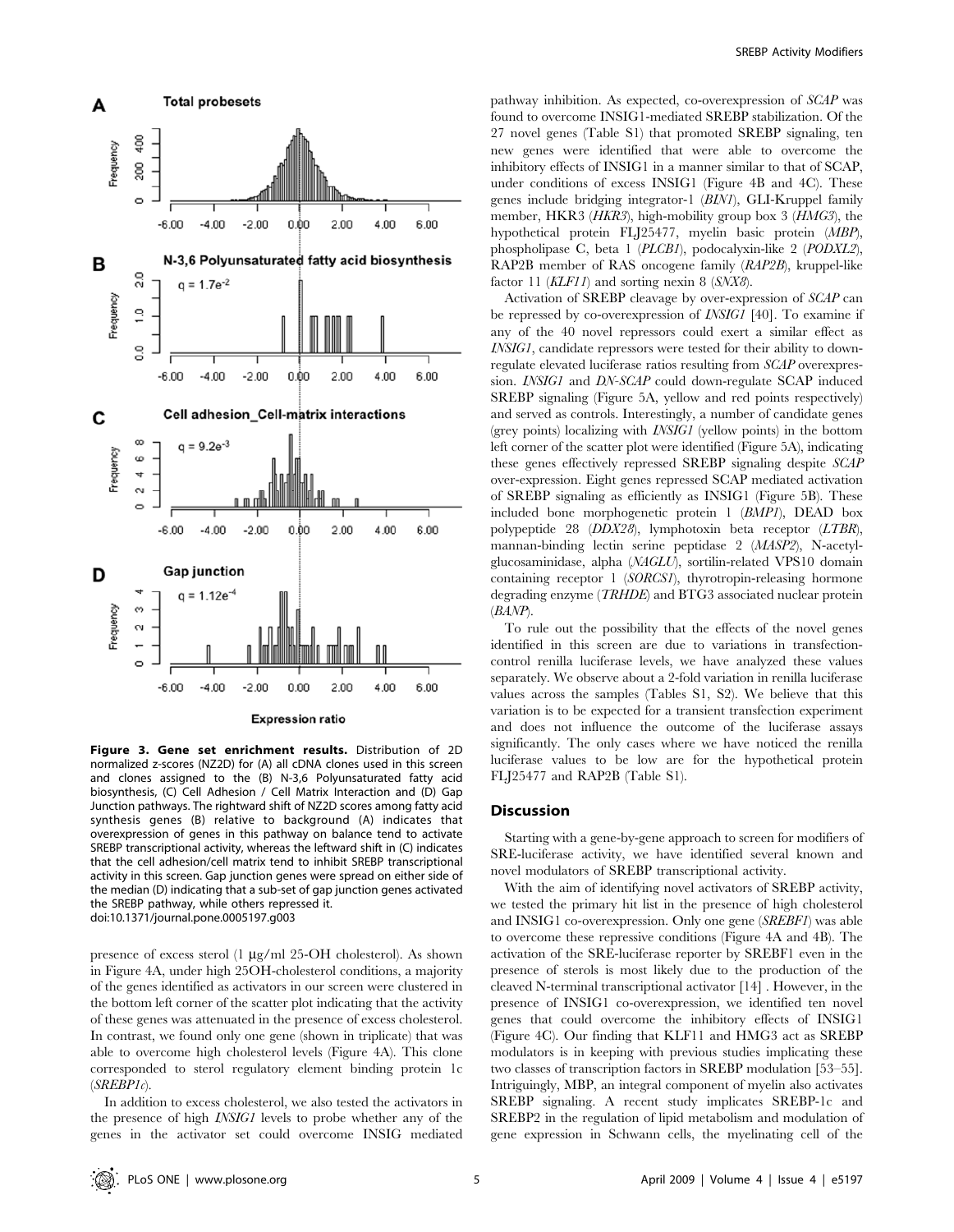Table 1. List of pathways designated as activators of SREBP signaling by Wilcoxon test.

| Pathway name                                  | Pathway source  | <b>Probestes</b> | Wilcoxon p-value | <b>Wilcoxon FDR q-value</b> |
|-----------------------------------------------|-----------------|------------------|------------------|-----------------------------|
| Hyperplasia                                   | <b>MetaCore</b> | 14               | 2.80E-05         | 0.012                       |
| Tyrosine protein kinase                       | <b>PANTHER</b>  | 52               | 3.04E-05         | 0.012                       |
| n-3,6 Polyunsaturated fatty acid biosynthesis | <b>MetaCore</b> | 14               | 1.11E-04         | 0.018                       |
| Angiotensin signaling via PYK2                | <b>MetaCore</b> | 38               | 1.74E-04         | 0.023                       |
| G-protein                                     | <b>PANTHER</b>  | 118              | 2.16E-04         | 0.023                       |
| Epidermal cell differentiation                | <b>MetaCore</b> | 64               | 2.21E-04         | 0.023                       |
| Ephrins signaling                             | <b>MetaCore</b> | 46               | 2.44E-04         | 0.023                       |
| Sphingolipid metabolism                       | <b>MetaCore</b> | 17               | 2.50E-04         | 0.023                       |
| Unsaturated fatty acid biosynthesis           | <b>MetaCore</b> | 11               | 3.30E-04         | 0.027                       |
| T-cell activation                             | <b>PANTHER</b>  | 53               | 3.43E-04         | 0.027                       |
| Small GTPase                                  | <b>PANTHER</b>  | 97               | 3.96E-04         | 0.028                       |
| Pancreatic neoplasms                          | <b>MetaCore</b> | 111              | 4.28E-04         | 0.029                       |
| Lupus erythematosus, systemic                 | <b>MetaCore</b> | 38               | 4.37E-04         | 0.029                       |
| Pituitary diseases                            | <b>MetaCore</b> | 17               | 4.45E-04         | 0.029                       |
| Immunoglobulin receptor family member         | <b>PANTHER</b>  | 37               | 5.07E-04         | 0.032                       |
| <b>RAS-related GTPase</b>                     | <b>PANTHER</b>  | 55               | 5.47E-04         | 0.033                       |
| Neoplasms, complex and mixed                  | <b>MetaCore</b> | 38               | 5.49E-04         | 0.033                       |
| Nuclear hormone receptor                      | <b>PANTHER</b>  | 20               | 6.27E-04         | 0.035                       |
| Axon guidance                                 | <b>KEGG</b>     | 87               | 6.75E-04         | 0.036                       |
| EGFR signaling via small GTPases              | <b>MetaCore</b> | 24               | 7.03E-04         | 0.036                       |
| Ras-GDP/GTP                                   | <b>PANTHER</b>  | 6                | 9.56E-04         | 0.040                       |
| Non-receptor tyrosine protein kinase          | <b>PANTHER</b>  | 21               | 9.84E-04         | 0.040                       |
| EGF signaling pathway                         | <b>MetaCore</b> | 39               | 1.03E-03         | 0.040                       |
| RAC1 in cellular process                      | <b>MetaCore</b> | 18               | 1.16E-03         | 0.044                       |
| Transcription factor Tubby signaling pathways | <b>MetaCore</b> | 22               | 1.28E-03         | 0.048                       |

doi:10.1371/journal.pone.0005197.t001

# Table 2. List of pathways designated as repressors of SREBP signaling by Wilcoxon test.

| Pathway name                              | <b>Pathway source</b> | <b>Probestes</b> | Wilcoxon p-value | <b>Wilcoxon FDR q-value</b> |
|-------------------------------------------|-----------------------|------------------|------------------|-----------------------------|
| <b>Extracellular matrix</b>               | <b>PANTHER</b>        | 136              | 2.97E-06         | 0.006                       |
| Cell adhesion Cell-matrix interactions    | MetaCore              | 89               | 8.85E-06         | 0.009                       |
| Extracellular matrix glycoprotein         | <b>PANTHER</b>        | 41               | 1.84E-05         | 0.012                       |
| Skeletal development                      | <b>PANTHER</b>        | 54               | 6.14E-05         | 0.017                       |
| Serine protease                           | <b>PANTHER</b>        | 61               | 8.10E-05         | 0.017                       |
| Cell structure                            | <b>PANTHER</b>        | 238              | 8.60E-05         | 0.017                       |
| Cytoskeletal regulation by Rho GTPase     | <b>PANTHER</b>        | 66               | 9.04E-05         | 0.017                       |
| Actin binding cytoskeletal protein        | <b>PANTHER</b>        | 191              | 2.38E-04         | 0.023                       |
| Proteolysis_Connective tissue degradation | MetaCore              | 52               | 2.40E-04         | 0.023                       |
| Protocadherin alpha                       | <b>PANTHER</b>        | 9                | 2.48E-04         | 0.023                       |
| Myosin                                    | <b>PANTHER</b>        | 31               | 3.52E-04         | 0.027                       |
| NF-kappaB cascade                         | <b>PANTHER</b>        | 17               | 3.52E-04         | 0.027                       |
| Serine protease related                   | <b>PANTHER</b>        | 25               | 6.23E-04         | 0.035                       |
| Microtubule family cytoskeletal protein   | <b>PANTHER</b>        | 97               | 7.15E-04         | 0.036                       |
| Cytoskeleton_Cytoplasmic microtubules     | <b>MetaCore</b>       | 71               | 7.42E-04         | 0.037                       |
| Urea cycle and metabolism of amino groups | KEGG                  | 10               | 1.02E-03         | 0.040                       |
| Synthetase                                | <b>PANTHER</b>        | 41               | 1.03E-03         | 0.040                       |
| Proteolysis ECM remodeling                | MetaCore              | 38               | 1.08E-03         | 0.042                       |

doi:10.1371/journal.pone.0005197.t002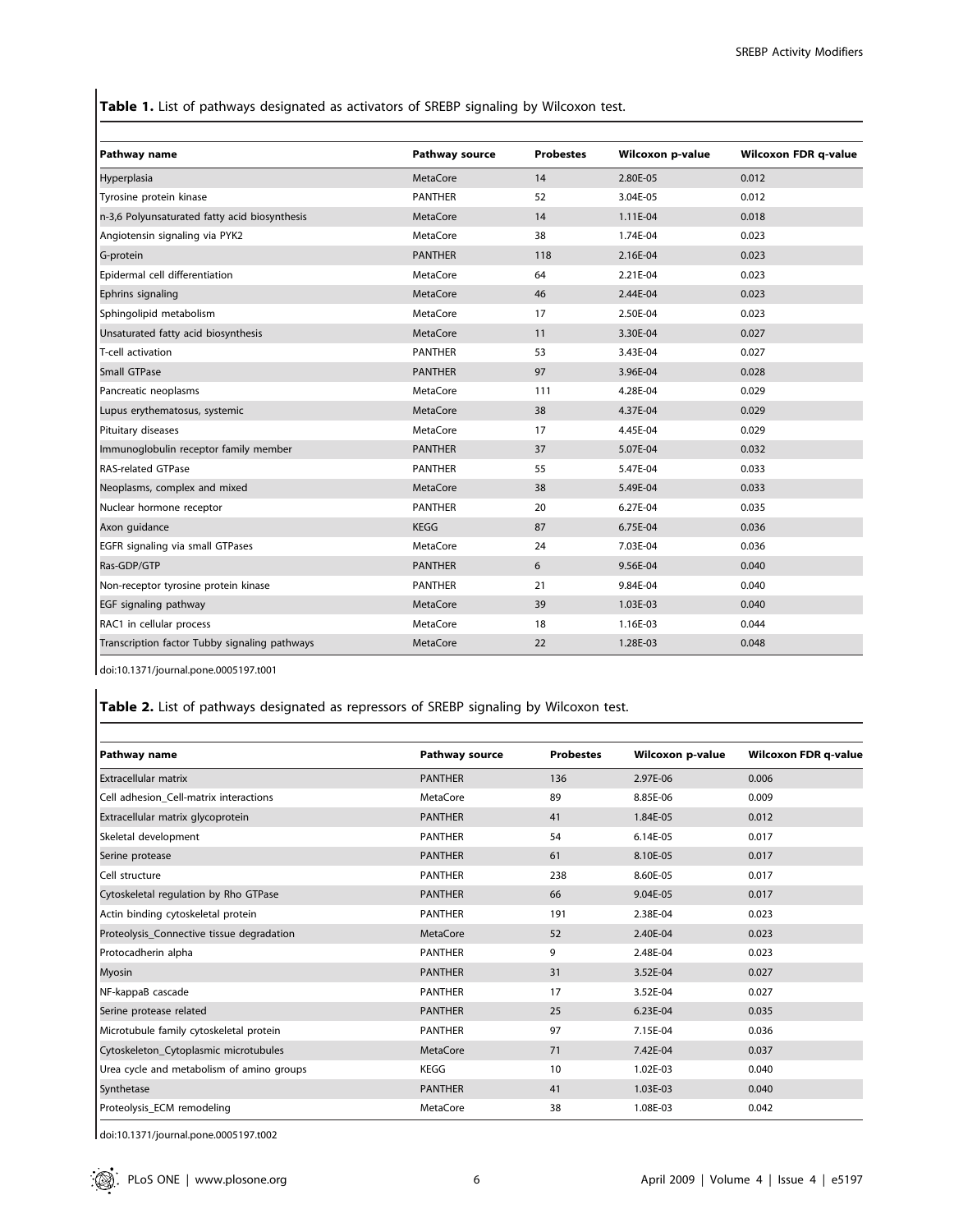Table 3. List of SREBP pathway modulators by LBF test.

| Pathway name                                              | <b>Pathway source</b> | <b>Probestes</b> | LBF p-value | <b>LBF FDR q-value</b> |
|-----------------------------------------------------------|-----------------------|------------------|-------------|------------------------|
|                                                           |                       |                  |             |                        |
| Gap junction                                              | <b>KEGG</b>           | 52               | 3.00E-07    | 1.12E-04               |
| Ras                                                       | <b>PANTHER</b>        | 8                | 9.81E-07    | 2.75E-04               |
| Long-term depression                                      | <b>KEGG</b>           | 32               | 1.38E-06    | 3.09E-04               |
| Lipid metabolism                                          | <b>PANTHER</b>        | 78               | 2.02E-06    | 4.11E-04               |
| Zinc finger protein                                       | <b>PANTHER</b>        | 19               | 3.77E-06    | 6.49E-04               |
| Neoplasms, fibrous tissue                                 | <b>MetaCore</b>       | 26               | 6.79E-06    | 1.01E-03               |
| Neoplasms, connective and soft tissue                     | <b>MetaCore</b>       | 144              | 3.39E-05    | 4.22E-03               |
| Cell adhesion_Platelet-endothelium-leucocyte interactions | <b>MetaCore</b>       | 76               | 5.22E-05    | 6.15E-03               |
| Autoimmune diseases                                       | <b>MetaCore</b>       | 189              | 5.58E-05    | 6.25E-03               |
| <b>Mucinoses</b>                                          | <b>MetaCore</b>       | 12               | 7.72E-05    | 8.23E-03               |
| Plasmacytoma                                              | <b>MetaCore</b>       | 60               | 8.87E-05    | 9.03E-03               |
| Blood protein disorders                                   | MetaCore              | 63               | 9.47E-05    | $9.22E - 03$           |
| B-cell- and antibody-mediated immunity                    | <b>PANTHER</b>        | 33               | 1.21E-04    | 1.13E-02               |
| Multiple myeloma/paraproteinemias                         | <b>MetaCore</b>       | 58               | 1.57E-04    | 1.15E-02               |
| Hemorrhagic disorders                                     | <b>MetaCore</b>       | 104              | 1.44E-04    | 1.15E-02               |
| Anterior/posterior patterning                             | <b>PANTHER</b>        | 22               | 1.59E-04    | 1.15E-02               |
| Mesoderm development                                      | <b>PANTHER</b>        | 221              | 1.66E-04    | 1.16E-02               |
| Neuroendocrine tumors                                     | <b>MetaCore</b>       | 207              | 2.00E-04    | 1.32E-02               |
| B cell receptor signaling pathway                         | <b>KEGG</b>           | 34               | 2.18E-04    | 1.36E-02               |
| Macrophage-mediated immunity                              | <b>PANTHER</b>        | 46               | 2.65E-04    | 1.60E-02               |
| Regulation of metabolism                                  | <b>MetaCore</b>       | 135              | 3.64E-04    | 2.09E-02               |
| Cell adhesion_Attractive and repulsive receptors          | <b>MetaCore</b>       | 125              | 4.89E-04    | 2.70E-02               |
| Slit-Robo signaling                                       | <b>MetaCore</b>       | 29               | 5.06E-04    | 2.70E-02               |
| Interleukin signaling pathway                             | <b>PANTHER</b>        | 66               | 4.96E-04    | 2.70E-02               |
| Arachidonic acid production                               | <b>MetaCore</b>       | $\overline{7}$   | 7.20E-04    | 3.75E-02               |
| Segment specification                                     | <b>PANTHER</b>        | 31               | 8.43E-04    | 4.20E-02               |
| Sarcoma                                                   | <b>MetaCore</b>       | 116              | 8.91E-04    | 4.29E-02               |
| Vascular hemostatic disorders                             | <b>MetaCore</b>       | 73               | 9.01E-04    | 4.29E-02               |
| Carcinoma, neuroendocrine                                 | <b>MetaCore</b>       | 27               | 1.11E-03    | 4.87E-02               |

doi:10.1371/journal.pone.0005197.t003

peripheral nervous system [56]. Sorting nexin 8 (SNX8), another novel activator of SREBP signaling is a member of a diverse family of proteins that are grouped together based on the presence of a phospholipid binding Phox-homology (PX domain) that impact various intracellular trafficking and sorting events. Whether SNX8 regulates SREBP transcriptional activity by regulating intracellular trafficking events remains to be evaluated.

In contrast, by co-overexpression of SCAP, we have identified eight novel repressors of SREBP signaling (Figure 5B). Notably, recent results suggest that the immune system, through LTBR signaling, directly influences the enzymatic regulation of lipid homeostasis [57], underscoring the potential value of the novel modifiers identified in our screen. In addition, NAGLU is a lysosomal enzyme involved in the degradation of heparin sulfate [58]. Loss of NAGLU results in the lysosomal storage disease, Sanfilippo syndrome type B [58,59]. SorCS1 is a type 1 transmembrane protein implicated in intracellular protein trafficking and sorting and predominantly localized to neurons [60,61] and it is tempting to speculate that SorCS1 might play a role in lipid storage disorders of the brain. These novel repressors may mediate their effect via direct / indirect regulation of SCAP, via repressing SREBP transport or by modulating INSIG1 levels.

Further characterization and validation studies are needed to distinguish between these possibilities and determine the precise mechanism of action of the identified repressors and activators.

With an aim to elucidate pathways involved in the coordinate control of SREBP signaling and cholesterol homeostasis we analyzed primary results from the gene by gene screen using a Gene Set Enrichment Analysis approach. In addition to known regulators, this analysis unraveled novel roles for several pathways including the ephrin receptor (EphR) and EGF receptor (EGFR) signaling pathways, as putative activators or inhibitors of SREBP signaling. Both EGFR and EphR have been shown to associate with caveolin-1 positive microdomains [62,63] and signal via cholesterol-rich lipid rafts, implying that these pathways might be positively regulated by cellular cholesterol levels. Also, receptor tyrosine kinases such as EGFR and EphRs activate MAPK signaling which has been shown to stimulate SREBP transcriptional activity [64]. Signaling via the transcription factor Tubby represents another novel positive regulator of cholesterol homeostasis identified in our screen (Table 1). Tubby has been shown to bind to plasma membrane phophoinositides and participate in heterotrimeric G-protein coupled receptor signaling (GPCR) and there is ample evidence in support of a crucial role for cholesterol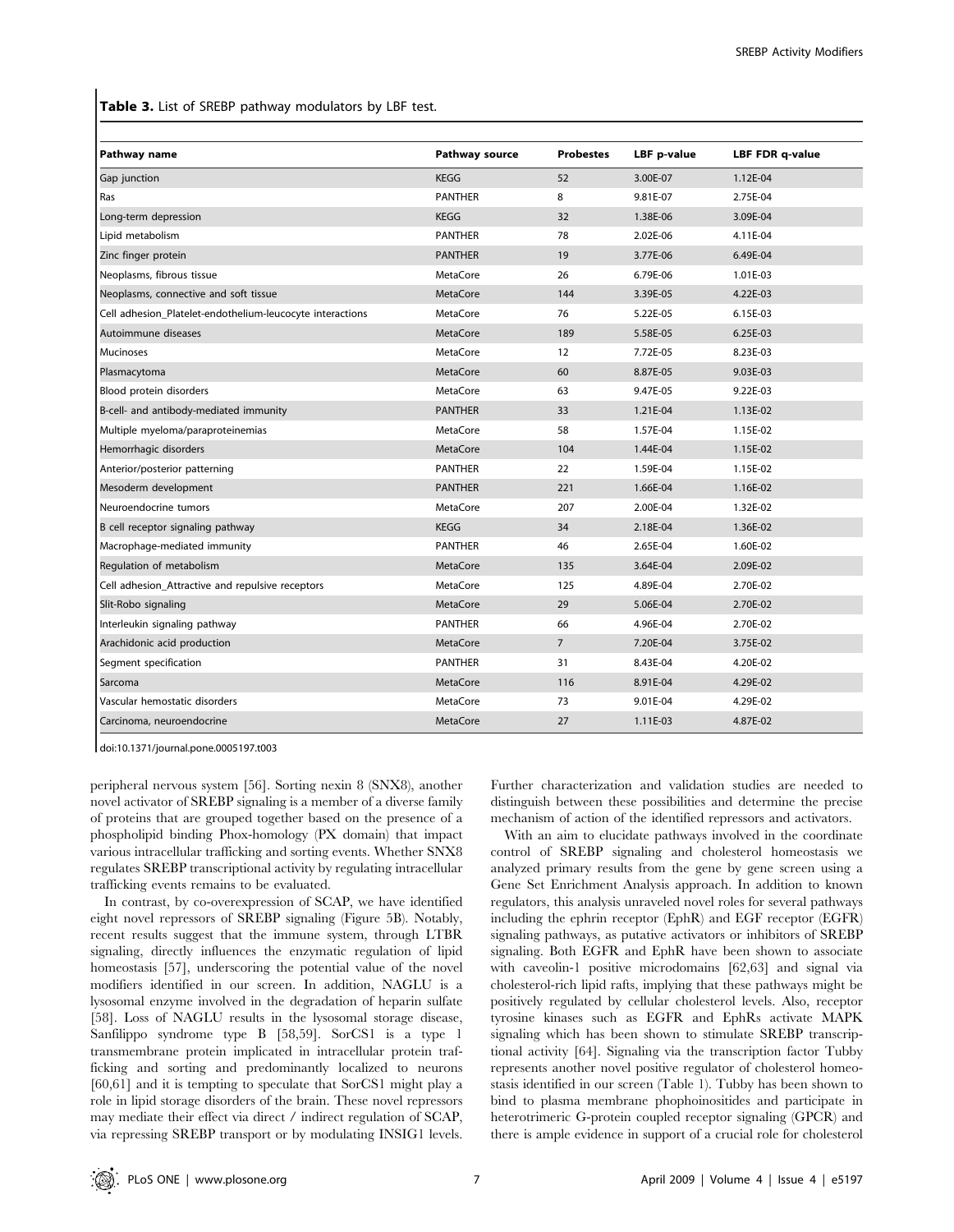

Figure 4. Novel activators of the SREBP pathway. (A) Effects of activator genes in presence of 25-OH cholesterol. The cDNA's were assayed in the presence of 1 µg/ml 25-hydroxy cholesterol. Scatter plot shows the luciferase ratios obtained for a clone in the first experiment against that obtained in the second experiment. Data points lying at the bottom left corner of the scatter plot represent genes that do not activate SRE-luciferase in the presence of high cholesterol. SCAP (black points), DP-SCAP (dark blue points) and SREBF1 overcome cholesterol repression (top right corner). Empty vectors color coded as: green, pSport6; sky blue, pXL4; pink, pcDNA3. (B) Effects of INSIG1 overexpression (15 ng/well) on novel activator genes. SCAP (central black points), DP-SCAP (dark blue points) and SREBF1 (top right corner) escape repression by INSIG1. In addition, a number of candidate genes (grey points) activated SRE-luciferase to a greater extent than SCAP. Colored points represent empty vectors: green, pSport6; sky blue, pXL4; pink, pcDNA3. (C) Graphical representation of the ten novel activator genes that activate SREBP signaling under high INSIG1 levels. These genes activate the SREBP signaling assay to a significantly greater extent than SCAP (Student's t-Test,  $p<0.005$  or  $p<0.05$ ). doi:10.1371/journal.pone.0005197.g004

in modulating GPCR function (reviewed in [65]). It is worth noting that recent studies have also unraveled a novel role for tubby in regulating a Rab-dependent endocytic trafficking pathway [66]. Enrichment for serine proteases as gathered from our GSEA results indicates that in addition to the critical S1P/S2P mediated cleavage of SREBP, and PCSK9 catalyzed LDLR trafficking [67,68], additional important nodes in the SREBP signaling pathway might be regulated by proteases. Also, the notion that efficient and directional intracellular trafficking of vesicles is closely dependent on microtubule and cytoskeleton dynamics is supported by our analysis where we have identified associated pathways as modifiers.

Finally, using a series of biological validation assays we successfully matched number of GSEA significant pathways to the genes identified in our screen (Table 4). It is worth noting that the genes validated in this study, namely the activators RAB20,

RAB8A and BIN1 [69,70] and the repressors, SNX8 [71,72] and SorCS1 [60] have all been implicated in membrane and vesicle trafficking events. Interestingly, a recent gene expression profiling comparison of normal and Niemann Pick disease type C (NPC) patient fibroblasts revealed changes in several genes important for membrane traffic including RAB20 and SorCS1 [73]. The LBF GSEA analysis additionally points to a potential link between gap junction formation and cholesterol homeostasis (Table S3). Our screening results indicate that growth factors [74], protein kinase A, and protein kinase C [75–77] signaling cascades that dampen the formation and/or function of gap junctions also induce SREBP activity. Conversely, microtubule related tubulins involved in hemichannel transport [78], and casein kinases which promote the formation of gap junctions [75,77,79] , inhibit SREBP activity in our screen. Taken together, these results suggest a reciprocal relationship between gap junction formation and cholesterol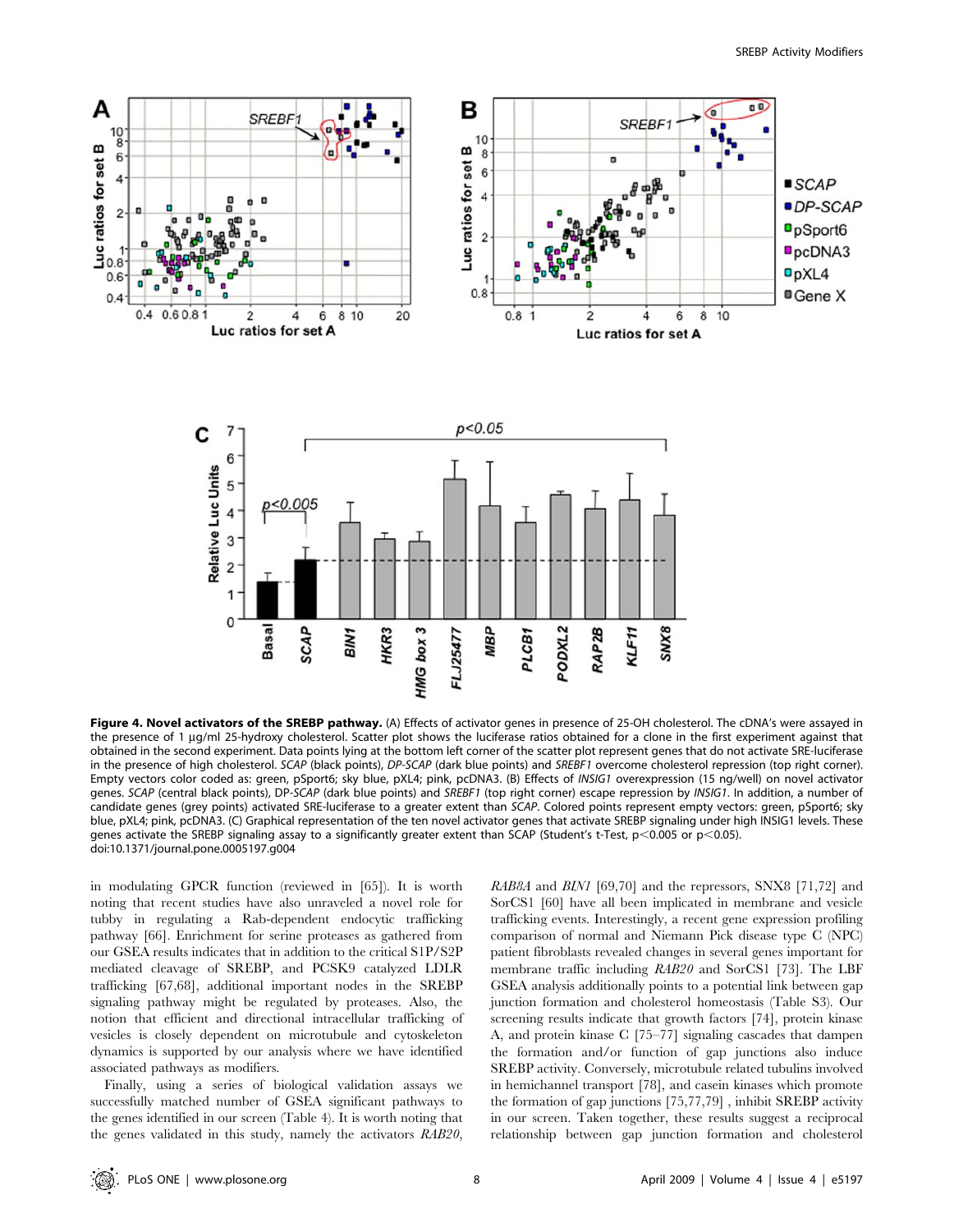

Figure 5. Novel repressors of the SREBP pathway. (A) Effects of SCAP (15 ng/well) over-expression on novel repressor genes. Scatter plot depicting the luciferase ratios obtained for a clone in the first experiment against ratios obtained in the second experiment. Internal control genes are color coded as: yellow, INSIG1; red, DN-SCAP; green, pSport6; sky blue, pXL4; pink, pcDNA3. (B) Graphical representation of eight repressors that can inhibit SCAP-mediated SREBP activation as efficiently as INSIG1 (Student's t-Test,  $p > 0.01$ ). doi:10.1371/journal.pone.0005197.g005

biosynthesis that may warrant further investigation. The novel genes and pathways identified in the screen and subsequent pathway analysis detailed in this study, when validated in disease relevant contexts could represent novel therapeutic entry points or pathway nodes that enhance our understanding of lipid biology.

#### Materials and Methods

#### Reporter constructs

Three copies of the sterol regulatory element (SRE, AAAAT-CACCCCACTGCAAACTCCTCCCCCTGC) from the lowdensity lipoprotein receptor gene promoter [18] were subcloned upstream of a pTransLucent (Panomics) and pGL3-Basic (Promega) luciferase vector to create a SRE-luciferase plasmid. As a control, a mutated version of this promoter was synthesized (Medigenomics) to contain four point mutations in each SRE element as previously reported [49] (AAAAGAACCCCTATG-CAAACTCCTCCCCCTGC, mutations underlined). As an internal transfection normalization control, a humanized renilla luciferase gene driven by a weak ubiquitous SV-40 promoter (phRL-SV40, Promega) was used.

## Plasmids and human cDNA clone collection

The cDNA used as controls for the SREBP cleavage assay, namely full length hamster SREBP-cleavage activating protein (SCAP), human INSIG1, hamster dominant positive and dominant negative SCAP (DP-SCAP/DN-SCAP) have been previously described [18,40,50,80]. For the genome-wide study, approximately 10,000 full-length cDNA clones were purchased from OriGene Technologies (Rockville, MD) and prepared for screening as previously described [81].

## Cell lines and growth conditions

CHO wild-type and HEK-293 cells were obtained from ATCC. The CHO wild-type and mutant cell lines were grown in F-12 (HAM) media (Invitrogen), supplemented with 5% new-born calf serum (NCS), 10 mM HEPES buffer and  $1\times$  Penicillin-Streptomycin (Invitrogen) antibiotic. HEK-293 cells were grown in DMEM (Invitrogen) supplemented with 10% fetal bovine serum (Invitrogen) and containing  $1\times$  Penicillin-Streptomycin (Invitrogen). All cell lines were grown in a humidified incubator at  $37^{\circ}$ C and with  $5\%$   $CO_2$ . 25-hydroxy (25-OH) cholesterol (Sigma) was dissolved added to media as indicated in figure legends.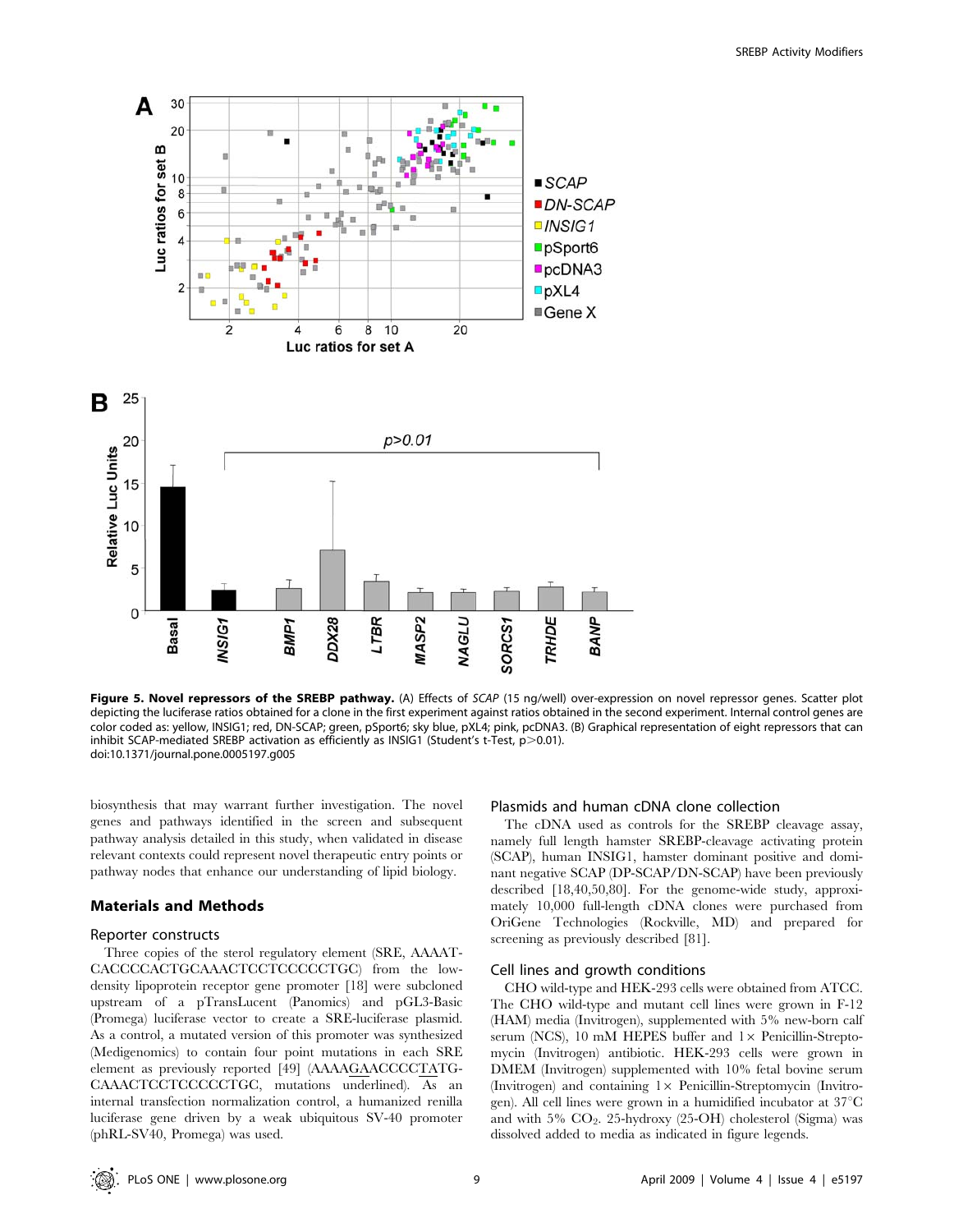Table 4. Overlap between GSEA and biological validation.

| Pathway name from GSEA                                         | <b>Gene from biological</b><br>analysis |
|----------------------------------------------------------------|-----------------------------------------|
| Regulation of metabolism                                       | SREBF1, INSIG2, ACSL4                   |
| Cell adhesion Platelet-endothelium-leucocyte<br>interactions   | SCARF1                                  |
| Serine protease                                                | LACTB, ABHD4, MASP2                     |
| n-3,6 Polyunsaturated & unsaturated fatty acid<br>biosynthesis | ACSL4                                   |
| Arachidonic acid production                                    | ACSL4                                   |
| G-protein, small GTPase & RAS-related GTPase                   | RAB20, RAB8A, RAP2B                     |
| Neuroendocrine tumors                                          | BIN1, RAB8A                             |
| Lipid & sphingolipid metabolism                                | SPTLC1, PLCB1                           |
| Autoimmune diseases                                            | MBP, SPTLC1                             |
| Cell structure & Gap junction                                  | CSNK1E, DGCR14, MBP                     |

Novel genes regulating SREBP signaling that were identified in the biological rescreens were mapped onto the pathway analysis data. Shown here are the novel genes that showed up in both biological as well as pathway analyses. doi:10.1371/journal.pone.0005197.t004

#### Genome-wide cDNA study and luciferase assays

A reverse transfection protocol was followed for testing the 10,000 genes for their effect in the SREBP signaling assay. Trypsinized HEK-293 cells were added to 384-well white opaque bottom plates (Nunc), containing the cDNA clone and transfection mix, at density of 2500 cells/well at 25 µl per well using a Multidrop 384 (Thermo Labsystems) and incubated at  $37^{\circ}$ C in 5%  $CO<sub>2</sub>$ . The transfection mix consisted of 17.5 ng reporter plasmid/ well, 0.7 ng Renilla/well and Fugene 6 (Roche) at a ratio of 3 µl Fugene to 1  $\mu$ g of DNA in 5  $\mu$ l of Optimem (Invitrogen). The transfection mixture was added to the 384-well plates containing the cDNA clone using a FlexDrop (Perkin Elmer). The cDNA's were screened at a concentration of 120 ng/well. For cholesterol stimulation, 25-hydroxycholesterol (Sigma) in 0.01% ethanol was added to cells at a concentration of  $1 \mu g/ml$ , and incubated for 24 hours. Firefly and Renilla luciferase activity was measured 40 hours post transfection using the Dual Glow assay system (Promega). Plates were allowed to cool for 10 minutes before 30 ml of each assay reagent was added. The plates were shaken for 10 minutes on a multi-plate shaker. Luminescence was determined using an EnVision plate reader (Perkin Elmer) with a 100 msec integration time. For luciferase assays carried out in 96-well plates, all reagents were proportionally increased 4-fold.

## Data analysis and 2D-normalization of genome-wide study

Results were analyzed using Spotfire Decisionsite software and Microsoft Excel. For the genome-wide study, luciferase ratios were normalized as follows. The firefly-luciferase readout values were first normalized using the corresponding renilla-luciferase readout values. The firefly-renilla ratio was further normalized as follows. The one-dimensional (1D) values were obtained by scaling the ratios with the plate median in order to remove plate-to-plate variation. The two-dimensional (2D) values were obtained by further removing the well-to-well variations through an iterative procedure. Finally, the normalized values were standardized to obtain the NZ score, which is a more robust equivalent of the more commonly used Z score. If the distribution is perfectly normal, NZ score will be the same as the Z score.

#### GSEA methodology

Screening results were analyzed with a modified version of the Gene Set Enrichment Analysis (GSEA) technique previously described elsewhere [47,51,82]. As input, 2D normalized z-scores (NZ2D) were first computed to estimate the effect of each cDNA on the SREBP assay readout. NZ2D scores were averaged per cDNA across replicates. These averaged NZ2D values were used to rank the cDNAs for input to the GSEA method. Two variants of the GSEA method were applied to these ranked scores. The first method represented the standard GSEA approach [47,82] and used the Wilcoxon ranked sum test [83] to identify pathways whose members tended to activated or inhibited the assay. The second GSEA variant applied a robust test for homogeneity of variance [51], the Levene test as modified by Brown and Forsythe (LBF) [52]. Application of the LBF test was used to identify pathways that contain similar numbers of activators and repressors of the assay. Such cases may elude detection by the Wilcoxon test, as the contributions of activators and inhibitors tend to cancel each other out. The presence of activators and inhibitors within a pathway will yield a larger variance of NZ2D scores than is generally present in the assay and is thus detectable by the LBF test. Finally, a false discovery rate (FDR) [84] correction was applied to the computed p-values to account for multiple hypothesis testing. This process transforms the original p-values into FDR q-values that were used for significance testing. The GSEA results were then filtered to identify interesting pathways by 1) removing pathways with  $<$  5 clones; 2) removing pathways with  $>$ 250 clones; 3) removing pathways with FDR q-values $>$ 0.05 for the Wilcoxon and LBF tests. This resulted in 103 moderately-sized pathways that had hits at q-values $< 0.05$  in at least one test.

This application of GSEA is a natural extension of a methodology that has enjoyed great success when applied to microarray data [47,51,82]. Nevertheless, there are fundamental differences between these types of experiments that impact the interpretation of results. Whereas a simple microarray experiment consists of a single perturbation and readouts for tens of thousands of genes, this screen includes thousands of cDNA overexpression perturbations and a single readout. When applied to microarray data, GSEA identifies pathways that are modulated in response to a specific perturbation. In this application, GSEA should identify pathways that modulate SREBP activity. The recovery of several pathways known to modulate cholesterol homeostasis validates the application of pathway-centric methodologies for analyzing cDNA overexpression screens.

#### Supporting Information

Figure S1 Scatter plot of the novel activators (red) and repressors (blue) of SREBP signaling after removal of the false positives and clones with high renilla luciferase levels.

Found at: doi:10.1371/journal.pone.0005197.s001 (1.31 MB TIF)

Table S1 Complete list of validated activators of SREBP signaling.

Found at: doi:10.1371/journal.pone.0005197.s002 (0.04 MB XLS)

Table S2 Complete list of validated repressors of SREBP signaling.

Found at: doi:10.1371/journal.pone.0005197.s003 (0.04 MB XLS)

Table S3 Genes that affect the formation and function of Gap Junctions also modulate SREBP activity: Several branches of the KEGG Gap Junction (HSA04540) pathway were notable for their coordinate regulation of the SREBP assay. Notably, positive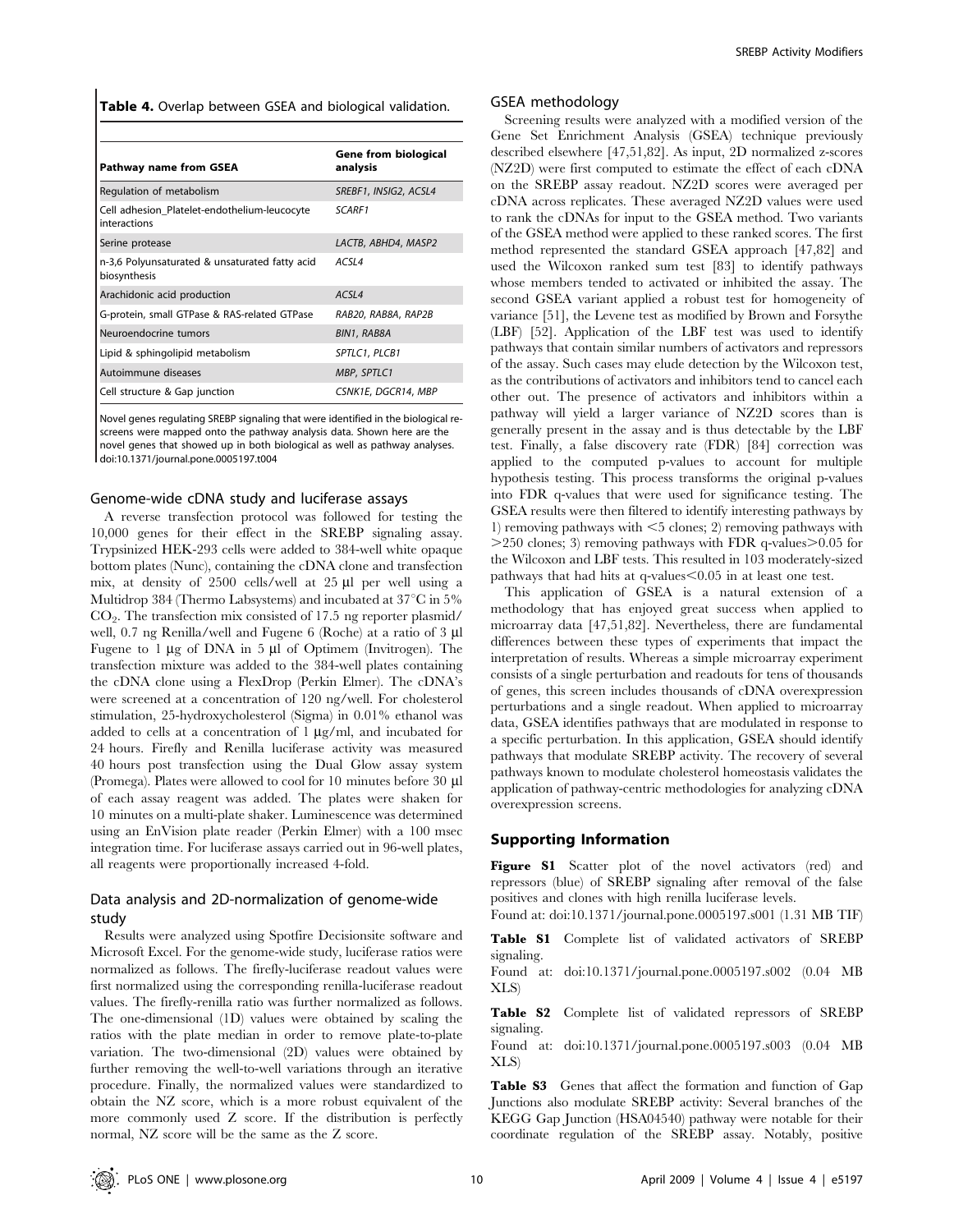regulators of gap junctions tended to inhibit SREBP activity (Casein Kinases, Microtubules), whereas negative regulators tended to activate SREBP (Growth Factors, Protein Kinase C, Protein Kinase G). The most potent inhibitor and activator among these were validated in secondary assays (PLCB1, CSNK1E). Some genes showed isoform selectivity for SREBP activity, e.g. the epsilon isoform of casein kinase 1 was a more potent activator than the delta and gamma isoforms. Nevertheless, the consistency of results across several independent branches of gap junction formation signaling pathways suggests an inverse causal relationship between the function of gap junctions and cholesterol homeostasis.

Found at: doi:10.1371/journal.pone.0005197.s004 (0.03 MB XLS)

## References

- 1. Maxfield FR, Tabas I (2005) Role of cholesterol and lipid organization in disease. Nature 438: 612–621.
- 2. Brown MS, Goldstein JL (1997) The SREBP pathway: regulation of cholesterol metabolism by proteolysis of a membrane-bound transcription factor. Cell 89: 331–340.
- 3. Eberle D, Hegarty B, Bossard P, Ferre P, Foufelle F (2004) SREBP transcription factors: master regulators of lipid homeostasis. Biochimie 86: 839–848.
- 4. Felder TK, Klein K, Patsch W, Oberkofler H (2005) A novel SREBP-1 splice variant: tissue abundance and transactivation potency. Biochim Biophys Acta 1731: 41–47.
- 5. Harada N, Yonemoto H, Yoshida M, Yamamoto H, Yin Y, et al. (2008) Alternative splicing produces a constitutively active form of human SREBP-1. Biochem Biophys Res Commun 368: 820–826.
- 6. Tontonoz P, Kim JB, Graves RA, Spiegelman BM (1993) ADD1: a novel helixloop-helix transcription factor associated with adipocyte determination and differentiation. Mol Cell Biol 13: 4753–4759.
- 7. Wang H, Liu F, Millette CF, Kilpatrick DL (2002) Expression of a novel, sterolinsensitive form of sterol regulatory element binding protein 2 (SREBP2) in male germ cells suggests important cell- and stage-specific functions for SREBP targets during spermatogenesis. Mol Cell Biol 22: 8478–8490.
- 8. Yokoyama C, Wang X, Briggs MR, Admon A, Wu J, et al. (1993) SREBP-1, a basic-helix-loop-helix-leucine zipper protein that controls transcription of the low density lipoprotein receptor gene. Cell 75: 187–197.
- 9. Hannah VC, Ou J, Luong A, Goldstein JL, Brown MS (2001) Unsaturated fatty acids down-regulate srebp isoforms 1a and 1c by two mechanisms in HEK-293 cells. J Biol Chem 276: 4365–4372.
- 10. Shimomura I, Shimano H, Horton JD, Goldstein JL, Brown MS (1997) Differential expression of exons 1a and 1c in mRNAs for sterol regulatory element binding protein-1 in human and mouse organs and cultured cells. J Clin Invest 99: 838–845.
- 11. Inoue J, Sato R (1999) A novel splicing isoform of mouse sterol regulatory element-binding protein-1 (SREBP-1). Biosci Biotechnol Biochem 63: 243–245.
- 12. Wang H, Sartini BL, Millette CF, Kilpatrick DL (2006) A developmental switch in transcription factor isoforms during spermatogenesis controlled by alternative messenger RNA 3'-end formation. Biol Reprod 75: 318-323.
- 13. Hua X, Wu J, Goldstein JL, Brown MS, Hobbs HH (1995) Structure of the human gene encoding sterol regulatory element binding protein-1 (SREBF1) and localization of SREBF1 and SREBF2 to chromosomes 17p11.2 and 22q13. Genomics 25: 667–673.
- 14. Hua X, Sakai J, Brown MS, Goldstein JL (1996) Regulated cleavage of sterol regulatory element binding proteins requires sequences on both sides of the endoplasmic reticulum membrane. J Biol Chem 271: 10379–10384.
- 15. Parraga A, Bellsolell L, Ferre-D'Amare AR, Burley SK (1998) Co-crystal structure of sterol regulatory element binding protein 1a at 2.3 A resolution. Structure 6: 661–672.
- 16. Sato R, Yang J, Wang X, Evans MJ, Ho YK, et al. (1994) Assignment of the membrane attachment, DNA binding, and transcriptional activation domains of sterol regulatory element-binding protein-1 (SREBP-1). J Biol Chem 269: 17267–17273.
- 17. Sakai J, Nohturfft A, Cheng D, Ho YK, Brown MS, et al. (1997) Identification of complexes between the COOH-terminal domains of sterol regulatory elementbinding proteins (SREBPs) and SREBP cleavage-activating protein. J Biol Chem 272: 20213–20221.
- 18. Hua X, Nohturfft A, Goldstein JL, Brown MS (1996) Sterol resistance in CHO cells traced to point mutation in SREBP cleavage-activating protein. Cell 87: 415–426.
- 19. Matsuda M, Korn BS, Hammer RE, Moon YA, Komuro R, et al. (2001) SREBP cleavage-activating protein (SCAP) is required for increased lipid synthesis in liver induced by cholesterol deprivation and insulin elevation. Genes Dev 15: 1206–1216.
- 20. Nohturfft A, Yabe D, Goldstein JL, Brown MS, Espenshade PJ (2000) Regulated step in cholesterol feedback localized to budding of SCAP from ER membranes. Cell 102: 315–323.

## Acknowledgments

We thank Justin Warner, John Alford, and Charles Tao (Developmental and Molecular Pathways, NIBR, Cambridge) for technical assistance with the genome-wide screen.

#### Author Contributions

Conceived and designed the experiments: SC AN KD RS. Performed the experiments: SC. Analyzed the data: SC KD RS. Contributed reagents/ materials/analysis tools: AN. Wrote the paper: SC RS. Conceived and performed the GSEA analysis: JS NN. Provided high throughput screening expertise: CM ML.

- 21. Radhakrishnan A, Sun LP, Kwon HJ, Brown MS, Goldstein JL (2004) Direct binding of cholesterol to the purified membrane region of SCAP: mechanism for a sterol-sensing domain. Mol Cell 15: 259–268.
- 22. Rawson RB, DeBose-Boyd R, Goldstein JL, Brown MS (1999) Failure to cleave sterol regulatory element-binding proteins (SREBPs) causes cholesterol auxotrophy in Chinese hamster ovary cells with genetic absence of SREBP cleavageactivating protein. J Biol Chem 274: 28549–28556.
- 23. Espenshade PJ, Li WP, Yabe D (2002) Sterols block binding of COPII proteins to SCAP, thereby controlling SCAP sorting in ER. Proc Natl Acad Sci U S A 99: 11694–11699.
- 24. Nohturfft A, Brown MS, Goldstein JL (1998) Sterols regulate processing of carbohydrate chains of wild-type SREBP cleavage-activating protein (SCAP), but not sterol-resistant mutants Y298C or D443N. Proc Natl Acad Sci U S A 95: 12848–12853.
- 25. Nohturfft A, DeBose-Boyd RA, Scheek S, Goldstein JL, Brown MS (1999) Sterols regulate cycling of SREBP cleavage-activating protein (SCAP) between endoplasmic reticulum and Golgi. Proc Natl Acad Sci U S A 96: 11235–11240.
- 26. Rawson RB, Zelenski NG, Nijhawan D, Ye J, Sakai J, et al. (1997) Complementation cloning of S2P, a gene encoding a putative metalloprotease required for intramembrane cleavage of SREBPs. Mol Cell 1: 47–57.
- 27. Sakai J, Duncan EA, Rawson RB, Hua X, Brown MS, et al. (1996) Sterolregulated release of SREBP-2 from cell membranes requires two sequential cleavages, one within a transmembrane segment. Cell 85: 1037–1046.
- 28. Sakai J, Rawson RB, Espenshade PJ, Cheng D, Seegmiller AC, et al. (1998) Molecular identification of the sterol-regulated luminal protease that cleaves SREBPs and controls lipid composition of animal cells. Mol Cell 2: 505–514.
- 29. Wang X, Sato R, Brown MS, Hua X, Goldstein JL (1994) SREBP-1, a membrane-bound transcription factor released by sterol-regulated proteolysis. Cell 77: 53–62.
- 30. Horton JD, Goldstein JL, Brown MS (2002) SREBPs: activators of the complete program of cholesterol and fatty acid synthesis in the liver. J Clin Invest 109: 1125–1131.
- 31. Horton JD, Shah NA, Warrington JA, Anderson NN, Park SW, et al. (2003) Combined analysis of oligonucleotide microarray data from transgenic and knockout mice identifies direct SREBP target genes. Proc Natl Acad Sci U S A 100: 12027–12032.
- 32. Pai JT, Guryev O, Brown MS, Goldstein JL (1998) Differential stimulation of cholesterol and unsaturated fatty acid biosynthesis in cells expressing individual nuclear sterol regulatory element-binding proteins. J Biol Chem 273: 26138–26148.
- 33. Ferre P, Foufelle F (2007) SREBP-1c transcription factor and lipid homeostasis: clinical perspective. Horm Res 68: 72–82.
- 34. Goldstein JL, DeBose-Boyd RA, Brown MS (2006) Protein sensors for membrane sterols. Cell 124: 35–46.
- 35. Adams CM, Goldstein JL, Brown MS (2003) Cholesterol-induced conformational change in SCAP enhanced by Insig proteins and mimicked by cationic amphiphiles. Proc Natl Acad Sci U S A 100: 10647–10652.
- 36. Adams CM, Reitz J, De Brabander JK, Feramisco JD, Li L, et al. (2004) Cholesterol and 25-hydroxycholesterol inhibit activation of SREBPs by different mechanisms, both involving SCAP and Insigs. J Biol Chem 279: 52772–52780.
- 37. Brown AJ, Sun L, Feramisco JD, Brown MS, Goldstein JL (2002) Cholesterol addition to ER membranes alters conformation of SCAP, the SREBP escort protein that regulates cholesterol metabolism. Mol Cell 10: 237–245.
- 38. Janowski BA (2002) The hypocholesterolemic agent LY295427 up-regulates INSIG-1, identifying the INSIG-1 protein as a mediator of cholesterol homeostasis through SREBP. Proc Natl Acad Sci U S A 99: 12675–12680.
- 39. Yabe D, Brown MS, Goldstein JL (2002) Insig-2, a second endoplasmic reticulum protein that binds SCAP and blocks export of sterol regulatory element-binding proteins. Proc Natl Acad Sci U S A 99: 12753–12758.
- 40. Yang T, Espenshade PJ, Wright ME, Yabe D, Gong Y, et al. (2002) Crucial step in cholesterol homeostasis: sterols promote binding of SCAP to INSIG-1, a membrane protein that facilitates retention of SREBPs in ER. Cell 110: 489–500.